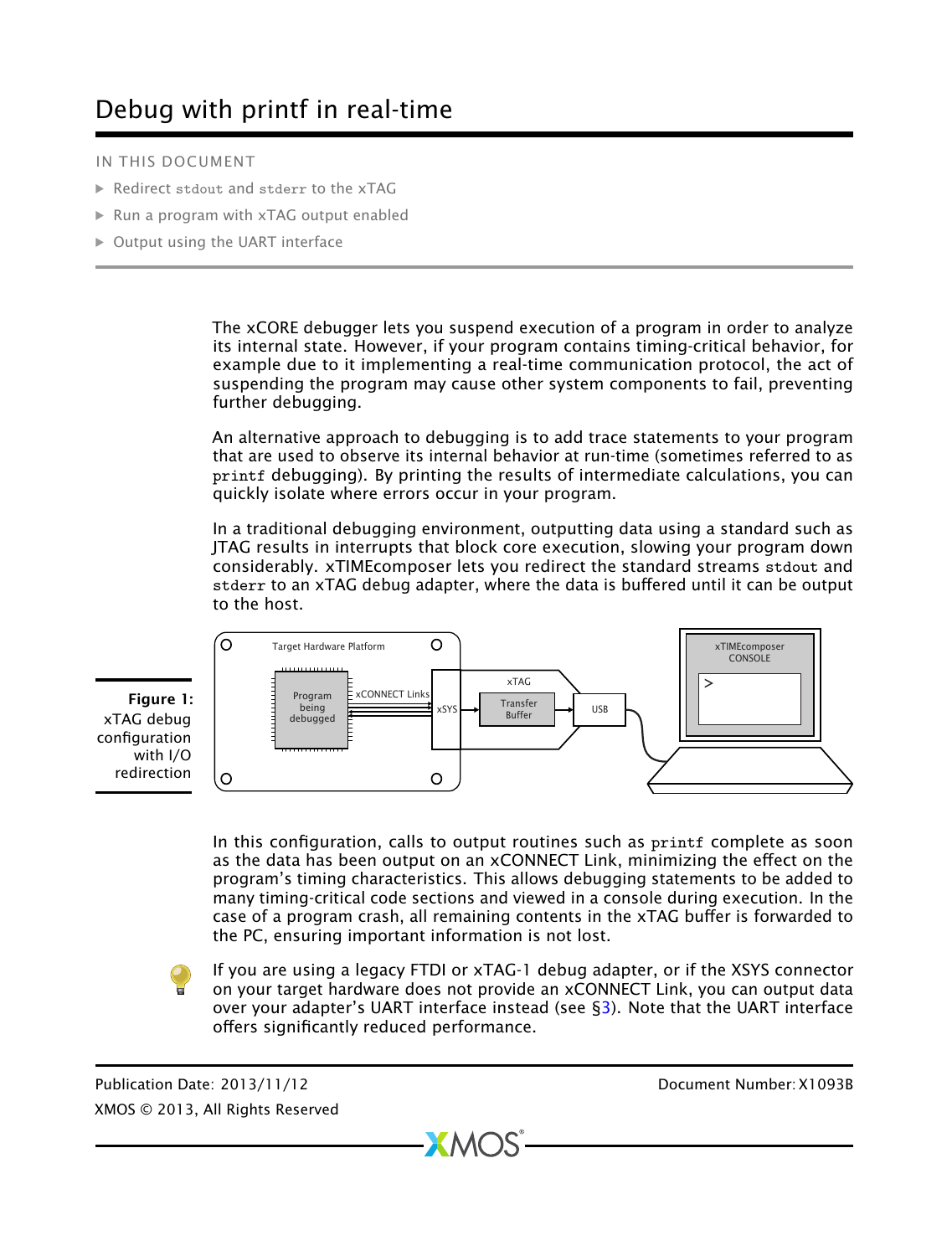### 1 Redirect stdout and stderr to the xTAG

<span id="page-1-0"></span>The program below redirects standard output to the xTAG.

```
#include <stdio.h>
#include <xscope.h>
port receive ;
port transmit ;
int process(int);
void xscope_user_init ( void ) {
 xscope_register (0) ;
  xscope_config_io ( XSCOPE_IO_BASIC );
}
int main () {
  while (1) {
    int dataIn , dataOut ;
    receive :> dataIn;
    dataOut = process (dataIn);
    /* Debug Information */
    if (dataOut < 0)printf ("%d %d", dataIn, dataOut);
    transmit <: dataOut ;
  }
}
```
In the constructor xscope\_user\_init, the call to xscope\_register initializes the xTAG interface, and the call to xscope\_config\_io redirects the streams stdout and stderr to this interface.

The main program inputs data from a port, performs a computation on it and outputs the result to another port. It uses the standard output function printf to log instances where the computed result is less than zero.



You can use the C standard I/O functions on any core at the same time. This usage results in a single channel end being allocated on each tile on which data is output.



You can timestamp the output data by calling xscope\_config\_io with the option XSCOPE\_IO\_TIMED. This causes the output timestamp to be displayed with the data in the console. Note that this also reduces the amount of data that can be buffered at any time.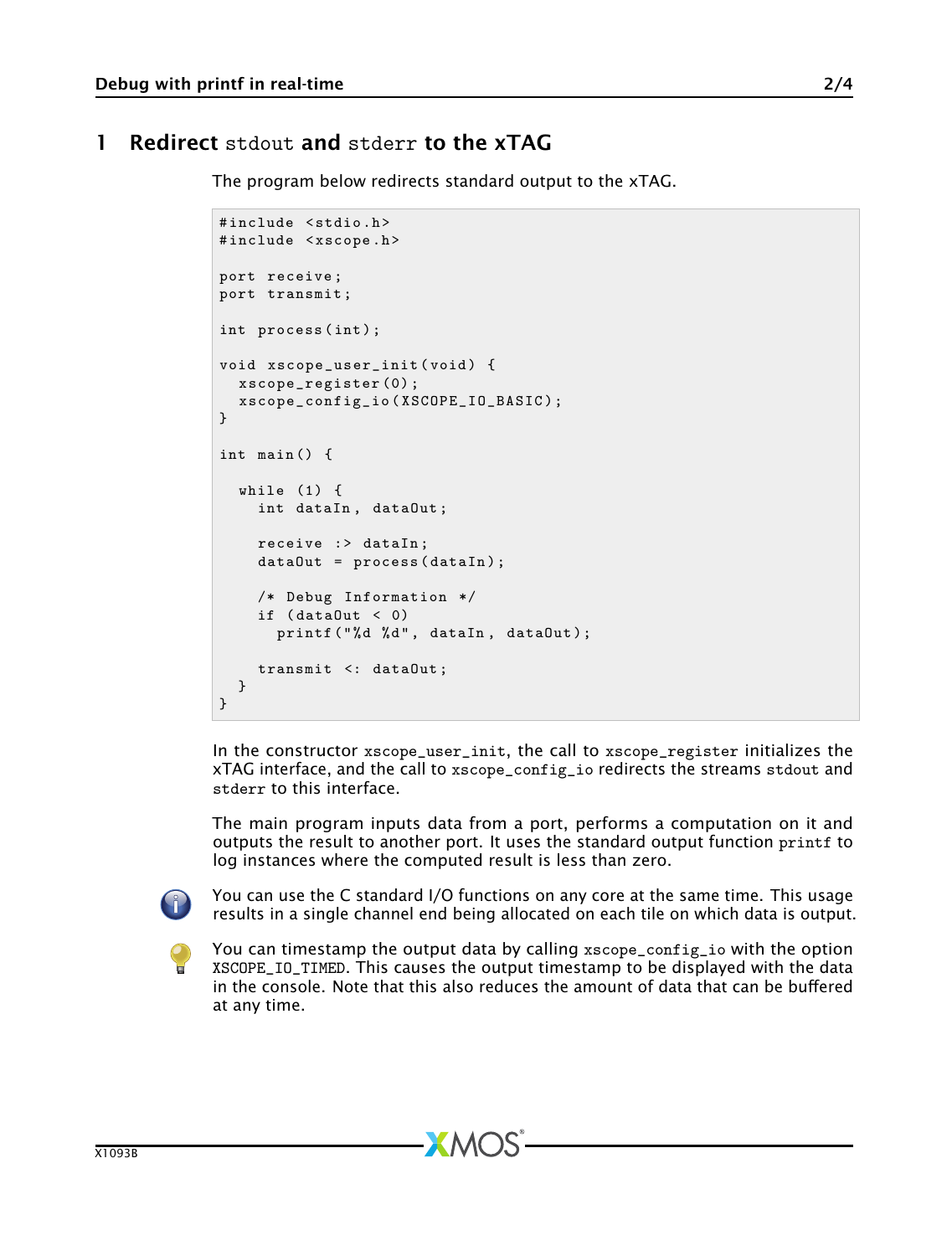#### 2 Run a program with xTAG output enabled

<span id="page-2-0"></span>To redirect standard output to the xTAG and display it in the console, you must build and run your program with the xSCOPE instrumentation library. To build and run your program, follow these steps:

- 1. Open the Makefile for your project.
- 2. Locate the XCC\_FLAGS\_*config* variable for your build configuration, for example XCC\_FLAGS\_Release.
- 3. Add the option -fxscope.
- 4. If you are developing using xTIMEcomposer Studio, create a Run Configuration for your target device (see [XM-000963-PC\)](http://www.xmos.com/doc/XM-000963-PC/latest/page29#xde-run-program-create-run-configuration). In the xSCOPE tab, select Offline mode. Click Run to save and run the configuration.

xTIMEcomposer loads your program, displaying data received from the xTAG in the console.

- 5. If you are developing using the command-line tools, pass the option --xscope to XRUN, for example:
	- · xrun --xscope myprog.xe

XRUN loads your program and remains attached to the xTAG adapter, displaying data received from it in the terminal. XRUN terminates when the program performs a call to exit.

## 3 Output using the UART interface

<span id="page-2-1"></span>If you are using a legacy FTDI or XTAG-1 debug adapter, or if the XSYS connector on your target hardware does not provide an xCONNECT Link, you can output data over the UART interface provided by your adapter.

To use the UART interface, you must provide the xSCOPE library with a 1-bit UART TX port that has been initialized with the pin connected to the UART-TX pin on your debug adapter. An example initialization is shown below.

```
#include <platform.h>
#include <xscope.h>
port uart_tx = PORT_UART_TX ;
void xscope_user_init ( void ) {
  xscope_register (0) ;
  xscope_config_uart ( uart_tx );
  xscope_config_io ( XSCOPE_IO_BASIC );
}
```
**XMOS**